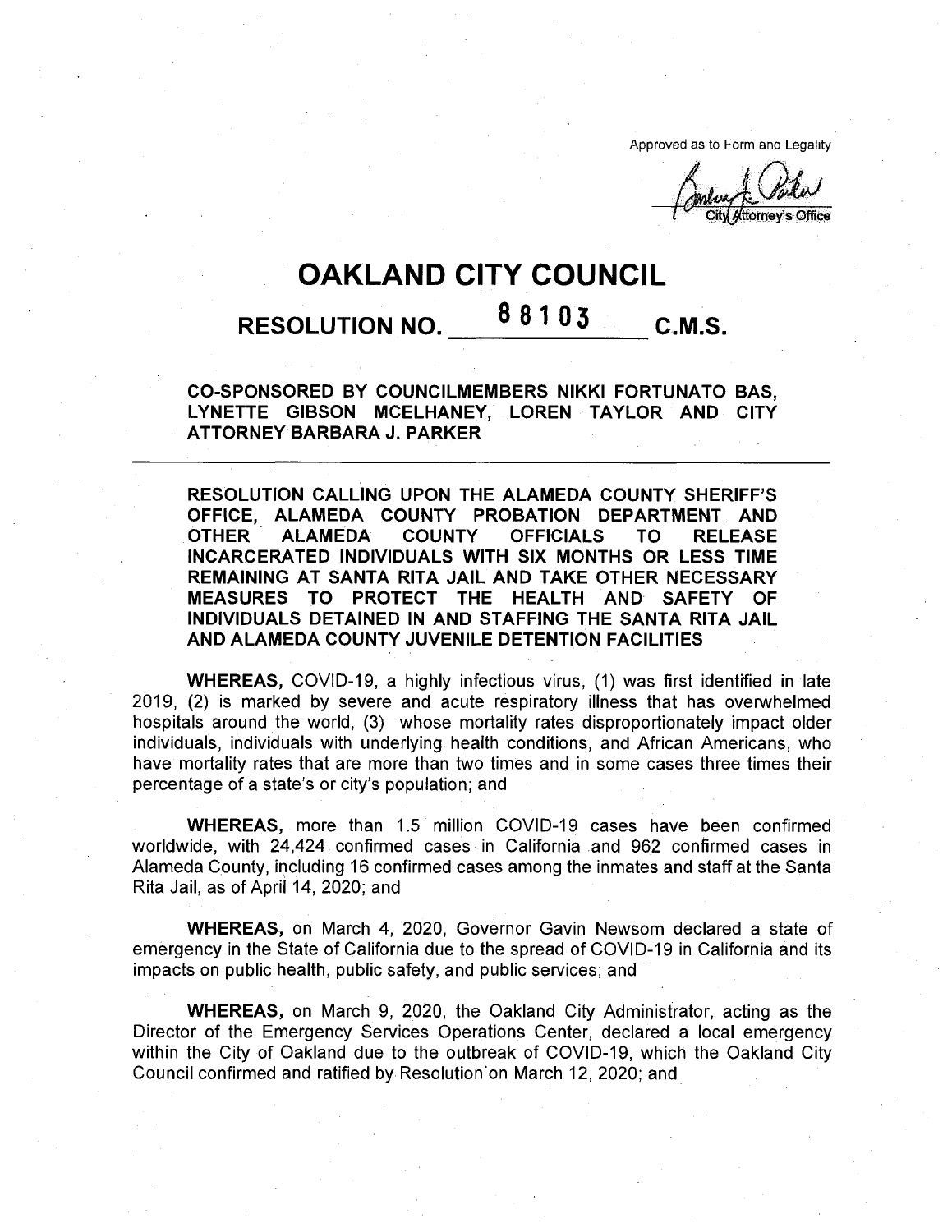**WHEREAS,** on March 17, 2020 the Interim Health Officer of Alameda County issued an Order to shelter in place in light of COVID-19, and further extended that shelterin-place Order on March 31,2020 through May 3, 2020; and

**WHEREAS,** on March 20, 2020, Governor Newsom issued a statewide shelter-inplace Order that remains in place; and

**WHEREAS,** the COVID-19 pandemic has not only drastically harmed and endangered public health and public safety, but also has caused enormous economic repercussions across the nation and the world, including one in nine Californians having lost their employment in a matter of weeks; and

**WHEREAS,** as communities grapple with the collateral economic consequences of COVID-19, many public officials are not taking adequate action to reduce or eliminate unnecessary legal financial obligations that stem from justice system involvement, obligations that disproportionately harm African American, Latino and low income communities; and

**WHEREAS,** it is widely recognized that individuals detained in prisons, jails, juvenile detention and post-disposition facilities, and other detention facilities are particularly at risk of and vulnerable to the spread of COVID-19, in light of limited access to hygiene and sanitation, close quarters of confinement, and lack of personal protective equipment ("PPE") for staff at such facilities; and

**WHEREAS,** justice system facilities across the nation are already experiencing deadly outbreaks of COVID-19, with approximately 1,324 incarcerated persons who have tested positive for the disease, and 32 who have died from the virus, including: (1) more than 800 people who have tested positive, with three deaths, at New York's Riker's Island jail alone; and (2) more than 500 people who have tested positive, with three deaths, at the Cook County, Illinois jail alone; and

**WHEREAS,** juvenile detention facilities and immigrant detention facilities across the country have also begun to experience outbreaks of COVID-19; and

**WHEREAS,** some justice system facilities across the nation have responded to the COVID-19 crisis by instituting policies that, regardless of the intentions of the authorities, violate the rights of the individuals who are detained and incarcerated, including confining detained and incarcerated individuals to their rooms or cells virtually every single hour of the day, a practice of nearly-complete solitary confinement that the United Nations Special Rapporteur on Torture has declared may constitute torture; and

**WHEREAS,** at present there is an outbreak of COVID-19 at Santa Rita Jail, with at least 14 incarcerated people and two staff members who have tested positive as of April 15, 2020; and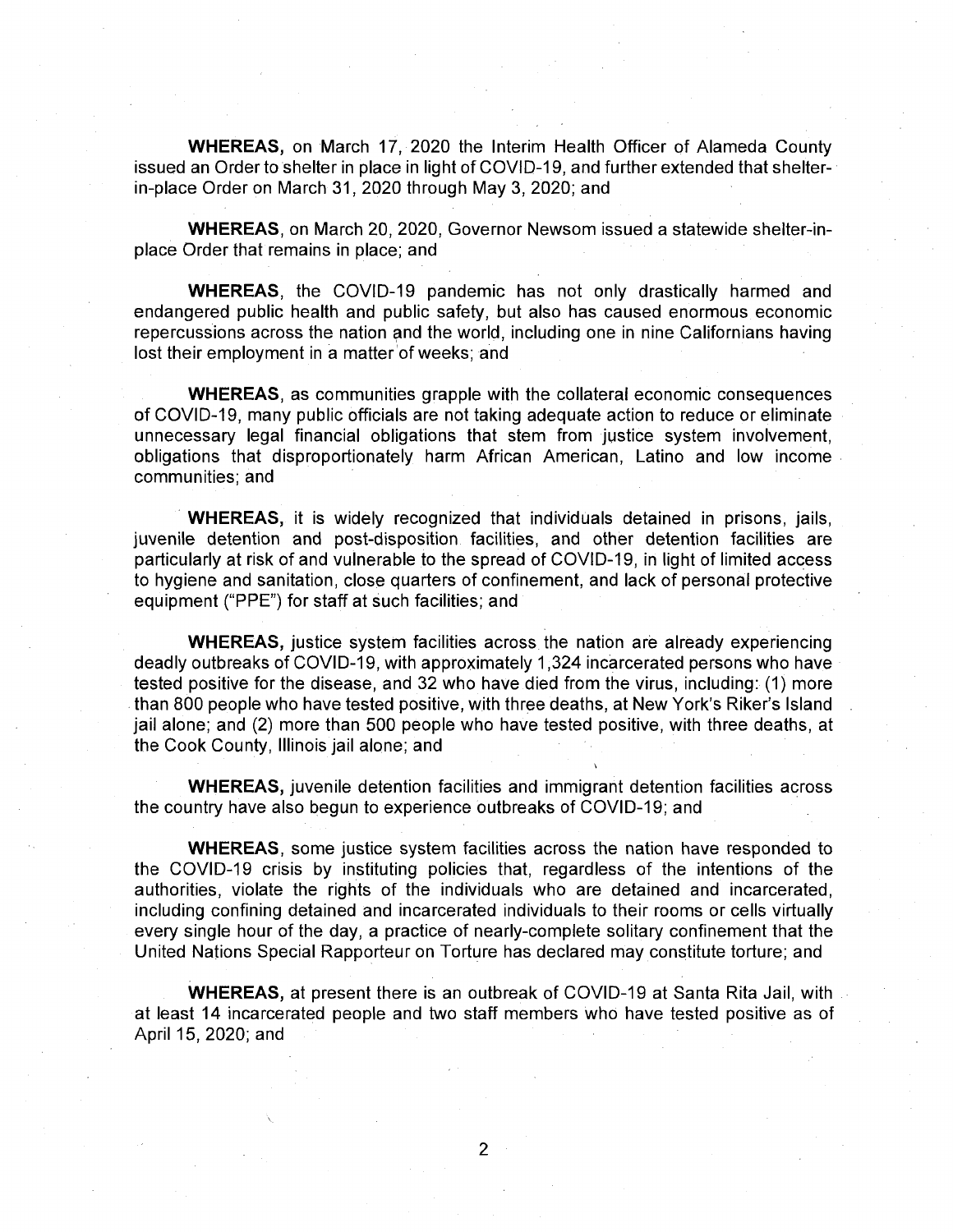**WHEREAS,** we recognize and applaud the Alameda County Sheriffs Office, District Attorney's Office, and Probation Department for taking various steps to protect individuals in custody from COVID-19, including releasing 671 inmates, educating those still confined about symptoms of COVID-19 and proper hygiene practices, segregating inmates considered "high risk" for COVID-19, and providing free soap and cleaning supplies to individuals who continue to be in custody; and

**WHEREAS,** despite the foregoing steps, at least 1,800 individuals remain in Santa Rita Jail alone, and all individuals held in confinement at Alameda County adult and juvenile facilities remain at risk for COVID-19, and more can and must be done to protect the health, safety and lives of these individuals, facility staff, and their families; and

**WHEREAS,** on March 24, 2020, Oakland City Attorney Barbara J. Parker sent a letter calling upon Alameda County's Sheriff and Chief Probation Officer to take additional significant steps to prevent the spread of the virus, and provided detailed suggestions for •such meaningful steps as are set forth in the letter that is attached to this Resolution as Exhibit A; and

**WHEREAS,** Brendon D. Woods, the Alameda County Public Defender, has called for the release of individuals who are within six months of the end of their terms, a group that constitutes at least 115 individuals in Santa Rita Jail alone; and

**WHEREAS,** prosecutors and sheriffs around the country support the release of inmates within six months of the end of their jail terms to protect these individuals from COVID-19; and

**WHEREAS**, failure to significantly reduce the County's detained and incarcerated population will likely lead to avoidable tragedies by continuing to place confined individuals, the staff who serve them and their families in harm's way; now, therefore, be **it**

**RESOLVED:** That the City of Oakland endorses the Alameda County Public Defender Brendon D. Woods' urgent proposal that the Alameda County Sheriff's Office, the Alameda County Probation Department and other Alameda County officials immediately release all inmates with six months or less remaining to serve at Santa Rita Jail to protect the health, safety and lives of these inmates, the facility staff and their families in light of the COVID-19 pandemic; and be it

**FURTHER RESOLVED:** That the City Council of the City of Oakland calls upon the Alameda County Sheriff's Office, the Alameda County Probation Department and other Alameda County officials to immediately release all inmates with six months or less remaining to serve at Santa Rita Jail to protect the health, safety and lives of these inmates, the facility staff and their families in light of the COVID-19 pandemic; and be it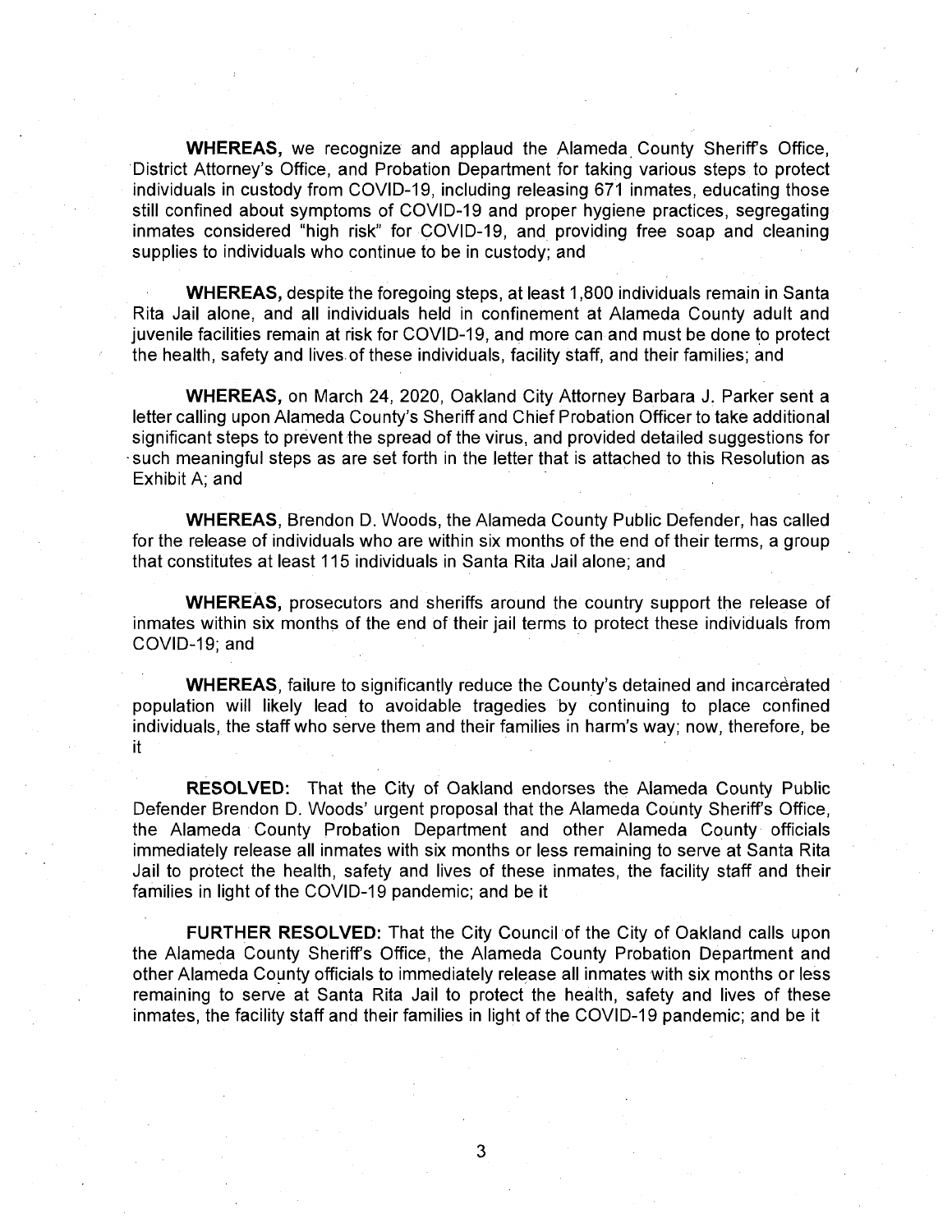**FURTHER RESOLVED:** That the City of Oakland calls upon the Alameda County Sheriff's Office, the Alameda County Probation Department and other Alameda County officials to take all necessary steps to ensure the health and safety of those individuals held in confinement at Alameda County adult and juvenile detention facilities, including following the steps it has not yet taken that are set forth in City Attorney Barbara J. Parker's March 24, 2020 letter that is Exhibit A to this resolution; and be it

**FURTHER RESOLVED:** That the City Clerk shall send this Resolution and Exhibit A hereto to Alameda County's Sheriff, Chief Probation Officer, Board of Supervisors, Public Defender and District Attorney, Governor Gavin Newsom, Assemblymembers Rob Bonta and Buffy Wicks, State Senator Nancy Skinner, Congresswomen Barbara Lee and Nancy Pelosi, and U.S. Senators Kamala Harris and Dianne Feinstein.

IN COUNCIL, OAKLAND, CALIFORNIA,

**APR <sup>2</sup> <sup>1</sup> <sup>2020</sup>** PASSED BY THE FOLLOWING VOTE:

AYES - FORTUNATO BAS, GALLO, GIBSON MCELHANEY, KALB, REID, TAYLOR, THAO AND PRESIDENT KAPLAN - Q

 $NOES - \bigodot$ ABSENT  $-I$ ABSTENTION<sup>T</sup>

ATTEST/ MMons LATONDA SIMMONS City Clerk and Clerk of the Council of the City of Oakland, California

2924281v2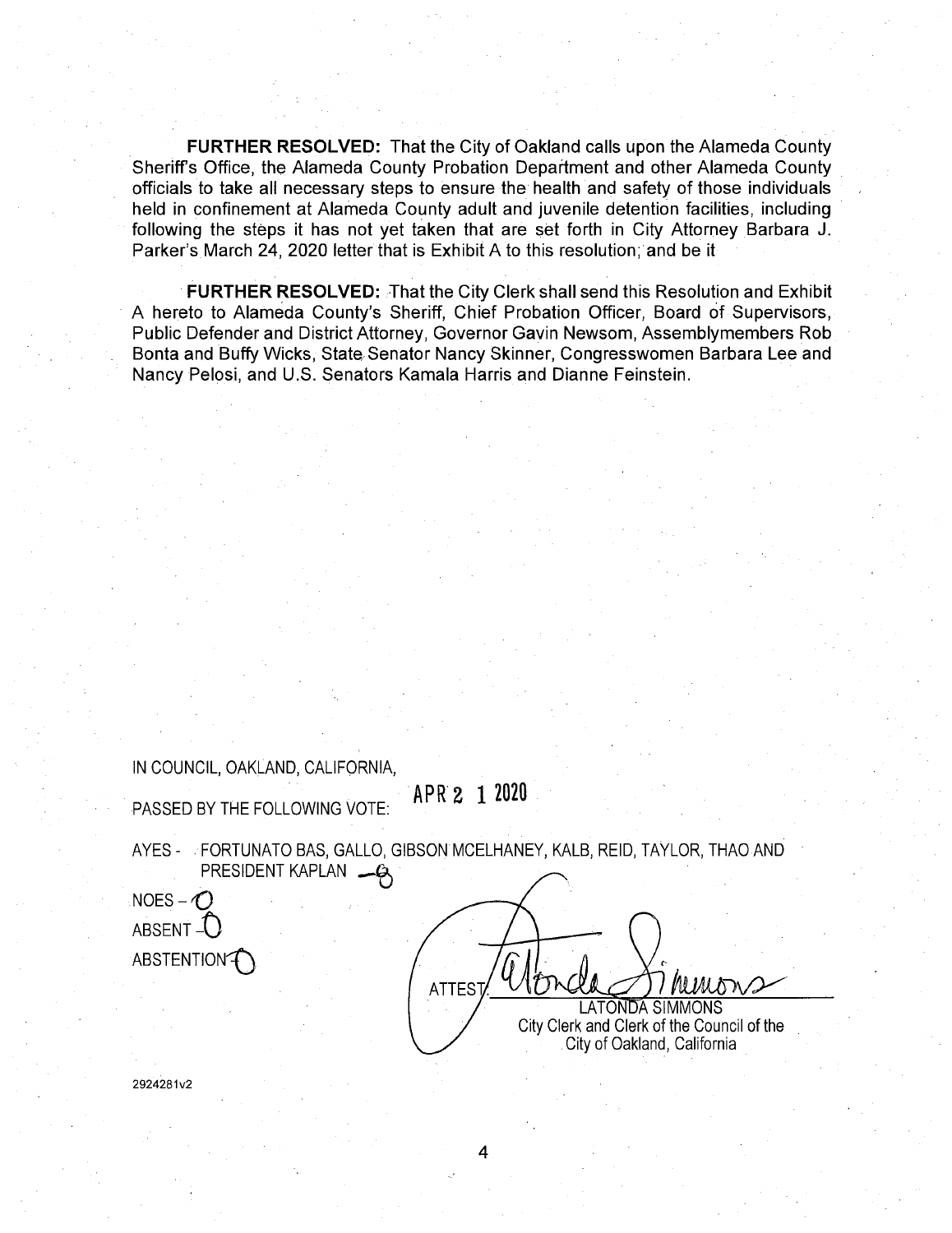## **EXHIBIT A TO**

**RESOLUTION CALLING UPON THE ALAMEDA COUNTY SHERIFF'S OFFICE, ALAMEDA COUNTY PROBATION DEPARTMENT AND OTHER ALAMEDA COUNTY OFFICIALS TO RELEASE INCARCERATED INDIVIDUALS WITH SIX MONTHS OR LESS TIME REMAINING AT SANTA RITA JAIL AND TAKE OTHER NECESSARY MEASURES TO PROTECT THE HEALTH AND SAFETY OF INDIVIDUALS DETAINED IN AND STAFFING THE SANTA RITA JAIL AND ALAMEDA COUNTY JUVENILE DETENTION FACILITIES**

**CITY OF OAKLAND**



# **ONE FRANK H, ©SAVVA PLAZA • 6TH FLOOR • OAKLAND, CALIFORNIA 94612**

**Office of the City Attorney**<br>**Barbara J. Parker Barbara J. Parker** CityAttorney

**(510) 238-3601 FAX: (510) 238-6500 TTY/TDD: (510)238-3254**

March 24,2020

#### **VIA EMAIL ONLY TO [addressees]**

Sheriff Gregory J. Ahern Alameda County Sheriff's Office 1401 Lakeside Driye, 12<sup>th</sup> Floor Oakland, CA 94612

Chief Wendy Still Alameda County Probation Department 1111 Jackson Street Oakland, CA 94607

### **Re: Conditions at Alameda County Detention Facilities During COVID-19 Pandemic**

#### Dear Sheriff Ahern and Chief Still:

I write to express my grave concerns regarding the health and well-being of individuals who are being held at Alameda County detention facilities, including Santa Rita Jail, the Juvenile Justice Center("Juvenile Hall") and Camp Sweeney, as well as the staffand first responders who are working at these facilities, during the novel coronavirus ("COVID-19") pandemic. Many of the individuals who are being held in custody atthese facilities, or Who Work there, call **Oakland** home.

COVID-19 has been shown to spread rapidly when there are high concentrations of people in close proximity. Detention facilities, that often house dense populations who live in close quarters with limited hygiene and sanitation facilities, are a fertile ground for the spread of COVID-19. We already are witnessing multiple cases of COVID-19 at jails across the United States,<sup>1</sup>

<sup>&</sup>lt;sup>1</sup> For example, 38 inmates and staff at Rikers Island Jail in New York have so far tested positive for COVID-19. *See* 21. Inmates, 17 Employees Test Positive for COVID-19 on Rikers Island: Officials, NBC NewYork, <https://tinyurl.com/v22odac> (last updated Mar. 22,2020), Other prisons are similarly seeing outbreaks ofCOVID-19*,Seet e.g,* Christian Boone,DOC*employee contracts COVlD\*Wamid callsforprison depopulation, AJC* (Mkr, 18,2020), <https://tinyuri.coni/vvsdjkgi> Alexa Liautaud, *Employee at Sing Singprison tesispositivefor coranavirw, triggerittg broader* fears, NBC News (Mar. 17, 2020), <https://tinyurl.com/>wacmv5e.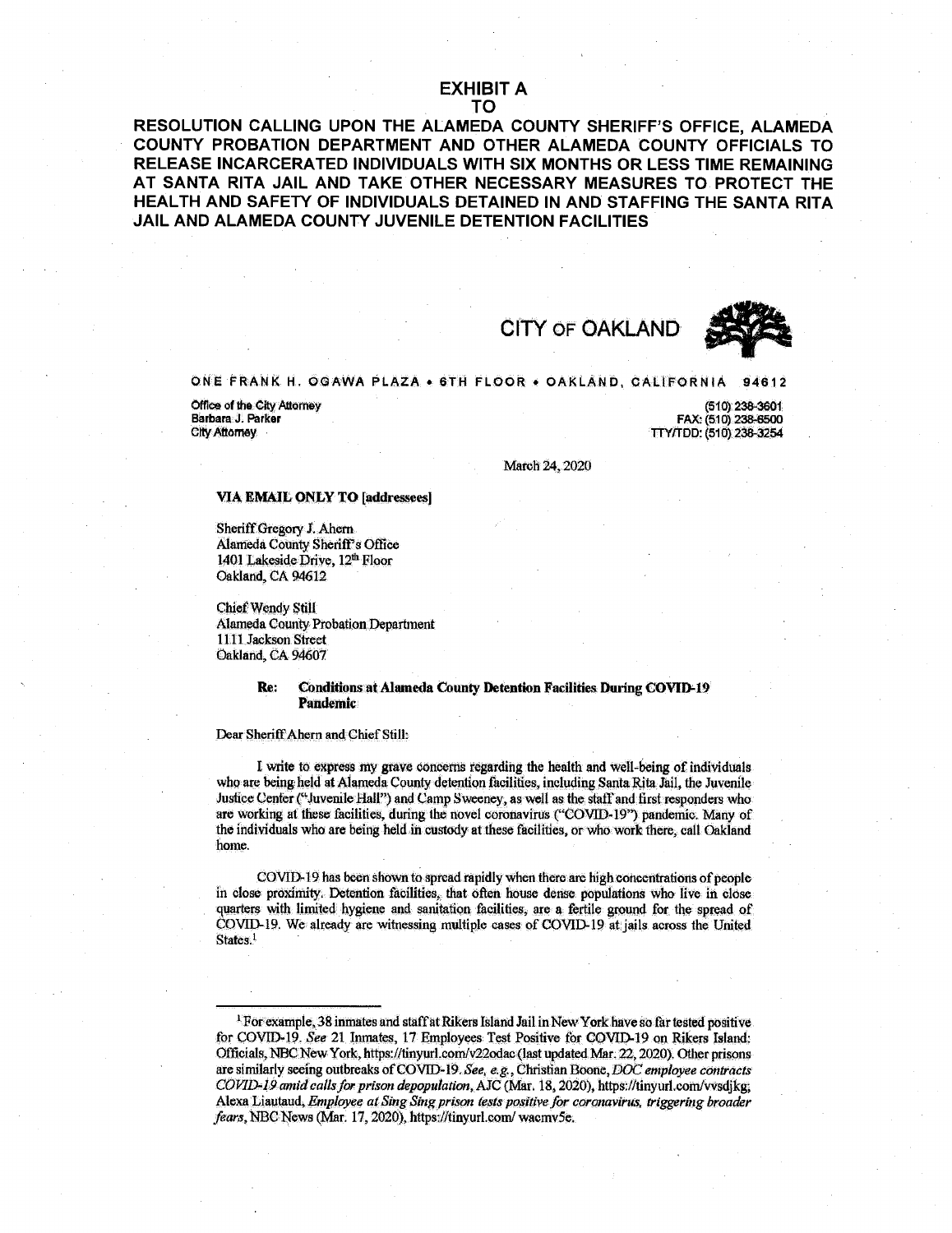Sheriff Gregory J. Ahem and Chief Wendy Still<br>Marsh 24, 2020 Re: Conditions at Alameda County Detention Facilities During COVID-19 Pandemic<br>Page Two<br>**Figure 1** 

An outbreak of COVID-19 at Alameda County's detention facilities could have devastating consequences. Older prisoners and prisoners who have underlying health conditions are most vulnerable to COVID-19, and more likely to require acute medical care that a detention facility is ill-equipped to provide. Staff who work at these facilities return home to their families each evening, and risk exposing their loved ones and neighbors to the virus if significant suppression steps are not taken. Individuals, who are held for a short period of time at these detention facilities before they are released, may be exposed to the virus while they are in custody and then expose members of the community to the virus when they are released. In these circumstances, the public benefit of confinement may be greatly outweighed by the high risk of exposure and spread of  $CovID-19.<sup>2</sup>$ 

I applaud the efforts that already are being undertaken to reduce the population of Santa Rita Jail, including the recent release of 67 pretrial detainees who face charges for non-violent offenses and the planned sentence modifications for and early release of 247 inmates.<sup>3</sup> However, Alameda County can and should do more to reduce its detention population, protect the health of those who continue to be detained for the duration of the crisis, and reduce the financial burden on detained individuals and their families during this public health emergency. Not only will taking these measures protect the lives and health of detainees and workers in Alameda County facilities, it will meaningfully ameliorate conditions thereby protecting members of our community and their loved ones and our county's first responders and medical professionals.

I endorse the measures proposed by Alameda County Public Defender Brendon Woods in his March 12, 2020 letter to the Alameda County Superior Court, District Attorney, Probation Department, and Sheriff's Office;<sup>4</sup> many of Public Defender Woods' proposed measures are supported by prosecutors from jurisdictions across this country.<sup>5</sup> I urge the Sheriff's Office and Probation Department to implement the following additional measures to prevent the introduction of COVID-19 into Alameda County adult and juvenile detention facilities and protect the populations and workforces of these facilities:

1. Evaluate all people held in Alameda County detention facilities who are over 65 and/or have underlying serious health conditions (the groups most vulnerable to COVID-19), to determine whether they can be released early. For those who cannot be released, the Sheriff's Office and Probation Department

 $2$  So-called "super spreaders," those who are infected and expose a large number of people, often prior to their own diagnosis, can and have led to sipificant increases in infection and community risk. *See, e.g.,* Pien Huang, *What's a 'Super SpreadingEvent'?AndHasifHappened With COVID-19*, NPR (Feb. 19, 2020), https://tinyurl.com/slrobc3.

<sup>3</sup> Angela Ruggiero, *Coronavirus: Santa Rita Jail starts releasing non-violent inmates waiting* for trial, East Bay Times (Mar. 18, 2020), <https://tinyurl.com/vqy62za>.

4 Mar. 12,2020 Letter from Alameda County Public Defender Brendon Woods, available at <https://tinyurl.com/rsv514a>.

<sup>5</sup> Fair and Just Prosecution, Joint Statement from Elected Prosecutors on COVID-19 and Addressing the Rights and Needs of Those in Custody (last updated Mar. 18, 2020) [https://tinyurl.com/sqo3bu4.](https://tinyurl.com/sqo3bu4)

**6**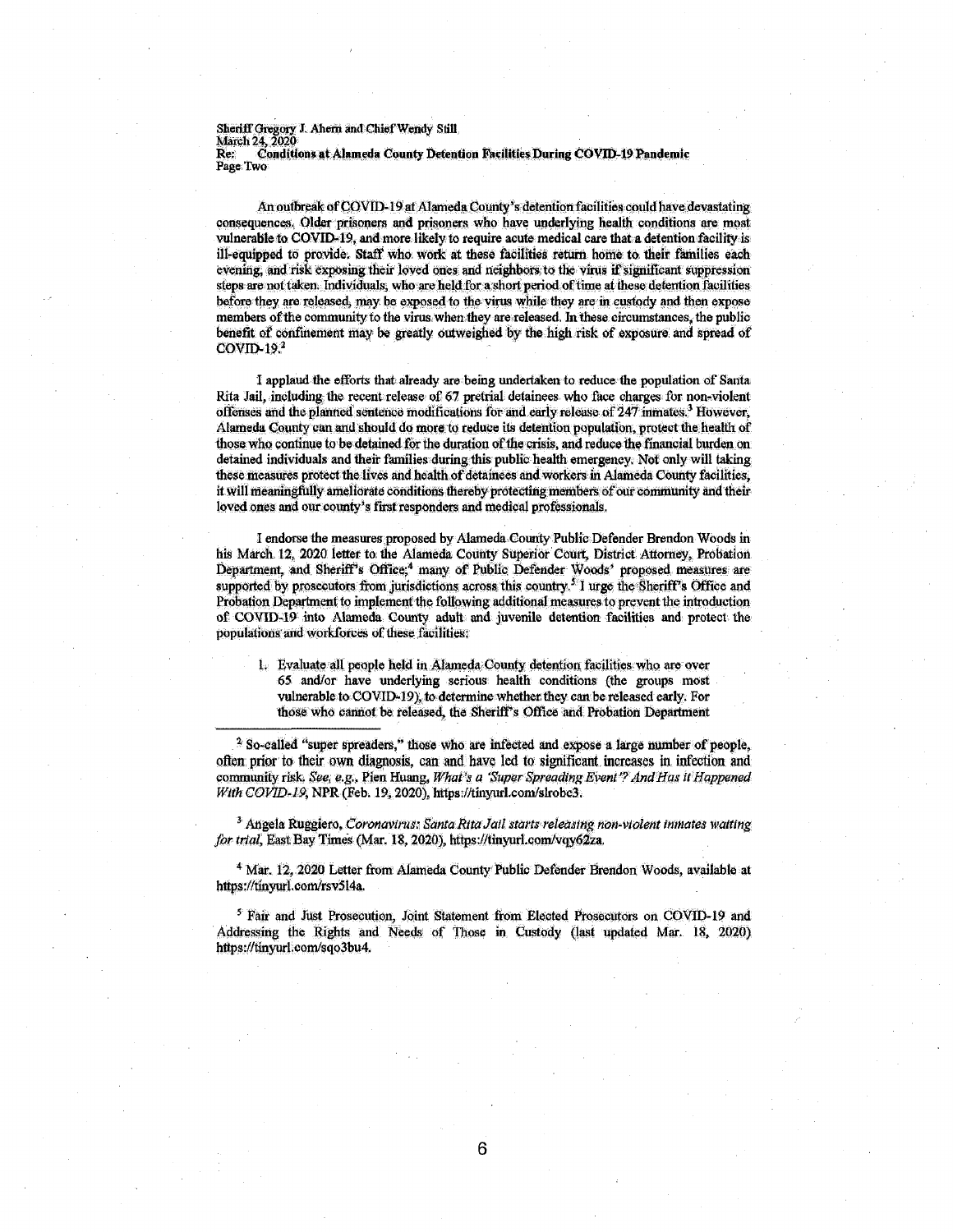Sheriff Gregory J. Ahern and Chief Wendy Still<br>March 24, 2020<br>Re: ``Conditions at Alameda County Detention Facilities During COVID-19 Pandemic Page Three

> should develop measures necessary to protect these high-risk populations, both in an effort to prevent an outbreak of COVID-19 and in the event that there is an outbreak at a detention facility.

- <sup>21</sup> Ensure that individuals at Alameda County adult and juvenile detention facilities are informed about and practice the precautionary hygiene measures necessary to slow the spread of COVID-19, including social distancing and frequent hand washing: This may include additional cleanings of any shared facilities, such as showers and dining areas, and scheduling recreation and dining in a staggered fashion to reduce the number of people in any congregate area at one time.
- 3: Ensure that individuals at Alameda County adult and juvenile detention facilities have adequate access to personal hygiene products, such as soap and hand sanitizer, that can help to slow the spread of the virus and provide those products free of charge.
- 4. Ensure that Alameda Countyadult andjuvenile detention facilities arc prepared to provide appropriate medical care to an inmate or detainee who contracts COVID-19, while preventing the spread of the virus.
- 5. Suspend orreduce thefeesforvideo visilatibn andphone calls duringthe public health emergency and negotiate the suspension or reduction of such fees with vendors that provide these services—especially given the cancellation of inperson visits at Alameda County detention facilities,
- 6. Suspend or reduce the fees for electronic monitoring and other alternatives to incarceration for individuals who are being released to reduce the population of Alameda County detention facilities and negotiate to suspend of reduce such fees with vendors that provide these services.
- 7. Evaluate any court costs, fees, fines, and/or other charges (i.e., legal financial obligations) that currently are levied against inmates or detainees, whether they are adults or minors, and determine whether any or all of those legal financial obligations may be suspended or waived for the duration ofthe emergency in light of the severe economic crisis that we face in Alameda County, California, our nation and the: entire world. Such suspensions or waivers may protect detained and incarcerated individuals, and their families, from further economic peril, such as losing their homes or going hungry.
- 8. Ensure that youth who are held at Juvenile Hall and Camp Sweeney can continue their education safely during COVID-19 closures, including providing video classes and other methods of non-classroom learning; and ensure that federally-mandated legal rights of students with disabilities and English learners are protected when, they participate in distance learning,

7